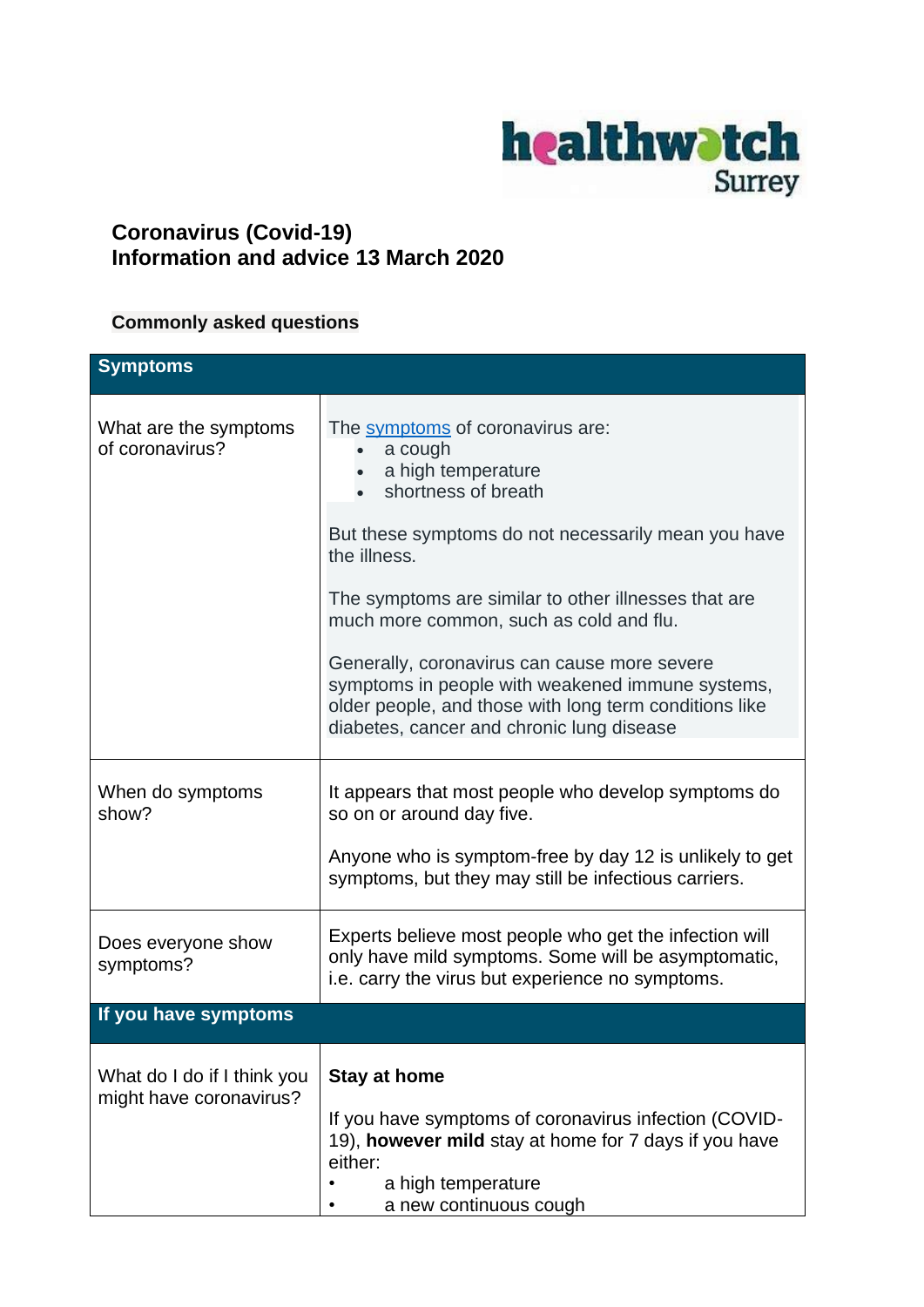|                                                          | This will help to protect others in your community while<br>you are infectious.                                                                                       |
|----------------------------------------------------------|-----------------------------------------------------------------------------------------------------------------------------------------------------------------------|
|                                                          | Do not go to a GP surgery, pharmacy or hospital with<br>mild symptoms.                                                                                                |
|                                                          | You do not need to contact NHS 111 to tell them you're<br>staying at home.<br>The NHS will not be testing those self-isolating with mild<br>symptoms.                 |
|                                                          | The government continues to advise schools should<br>remain open.                                                                                                     |
|                                                          | Stay at home guidance has now been produced and is<br>available by clicking here                                                                                      |
| What do I do if my<br>symptoms worsen?                   | After 7 days contact NHS 111                                                                                                                                          |
|                                                          | If your symptoms worsen during home isolation or are<br>no better after 7 days contact NHS 111 online.                                                                |
|                                                          | If you have no internet access, you should call NHS 111.                                                                                                              |
|                                                          | For a medical emergency dial 999                                                                                                                                      |
|                                                          | In summary contact NHS 111 if:<br>you feel you cannot cope with your symptoms at<br>home<br>your condition gets worse<br>your symptoms do not get better after 7 days |
|                                                          | Only call 111 if you cannot get help online.                                                                                                                          |
| <b>Protecting yourself and others</b>                    |                                                                                                                                                                       |
|                                                          |                                                                                                                                                                       |
| How can I avoid catching<br>or spreading<br>coronavirus? | Do the following more often than usual:                                                                                                                               |
|                                                          | wash your hands with soap and water often $-$ do<br>this for at least 20 seconds                                                                                      |
|                                                          | always wash your hands when you get home or<br>into work                                                                                                              |
|                                                          | use hand sanitiser gel containing at least 60%<br>alcohol if soap and water are not available                                                                         |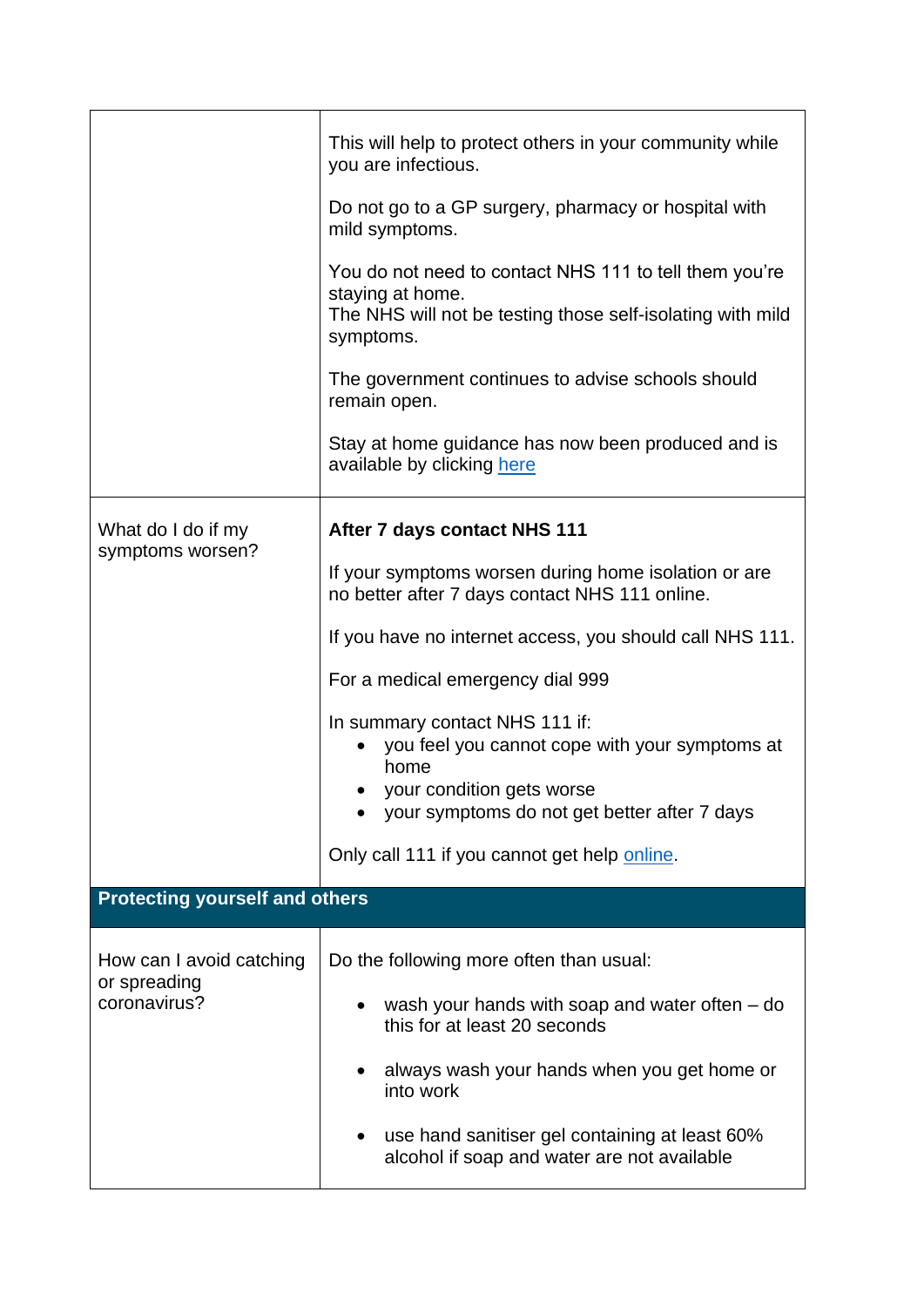|                                                                           | cover your mouth and nose with a tissue or your<br>$\bullet$<br>sleeve (not your hands) when you cough or<br>sneeze<br>put used tissues in the bin straight away and<br>wash your hands afterwards<br>Try to avoid close contact with people who are unwell |  |
|---------------------------------------------------------------------------|-------------------------------------------------------------------------------------------------------------------------------------------------------------------------------------------------------------------------------------------------------------|--|
|                                                                           | If possible, stay away from work and other events if you<br>feel unwell.                                                                                                                                                                                    |  |
| <b>Treatment</b>                                                          |                                                                                                                                                                                                                                                             |  |
| Is there a specific<br>treatment for<br>coronavirus?                      | There is currently no specific treatment for<br>coronavirus.                                                                                                                                                                                                |  |
|                                                                           | Current treatment options aim to relieve the symptoms<br>while your body fights the illness.                                                                                                                                                                |  |
|                                                                           | You are advised to stay in isolation and away from other<br>people until you've recovered.                                                                                                                                                                  |  |
| Do I need antibiotics?                                                    | Antibiotics do not help                                                                                                                                                                                                                                     |  |
|                                                                           | They do not work against viruses.                                                                                                                                                                                                                           |  |
| Seeing my GP /doctor /dentist                                             |                                                                                                                                                                                                                                                             |  |
| Should I still visit my GP?                                               | Do not visit your GP if you have symptoms of<br>coronavirus.                                                                                                                                                                                                |  |
|                                                                           | For other conditions or medical checks etc, you may be<br>able to arrange to have a telephone or online<br>consultation instead. Call your GP practice and ask.                                                                                             |  |
| Should I still attend my<br>dental appointment?                           | <b>Please call your dental practice to check, or look</b><br>online, and follow their advice.                                                                                                                                                               |  |
| Attending hospital for other appointments                                 |                                                                                                                                                                                                                                                             |  |
| Should I still attend the<br>hospital if I have an<br>appointment booked? | Yes.                                                                                                                                                                                                                                                        |  |
|                                                                           | Our hospitals and services are running as normal,<br>please do attend your planned appointment as usual.                                                                                                                                                    |  |
|                                                                           | The hospital will notify you should they need to change<br>your appointment.                                                                                                                                                                                |  |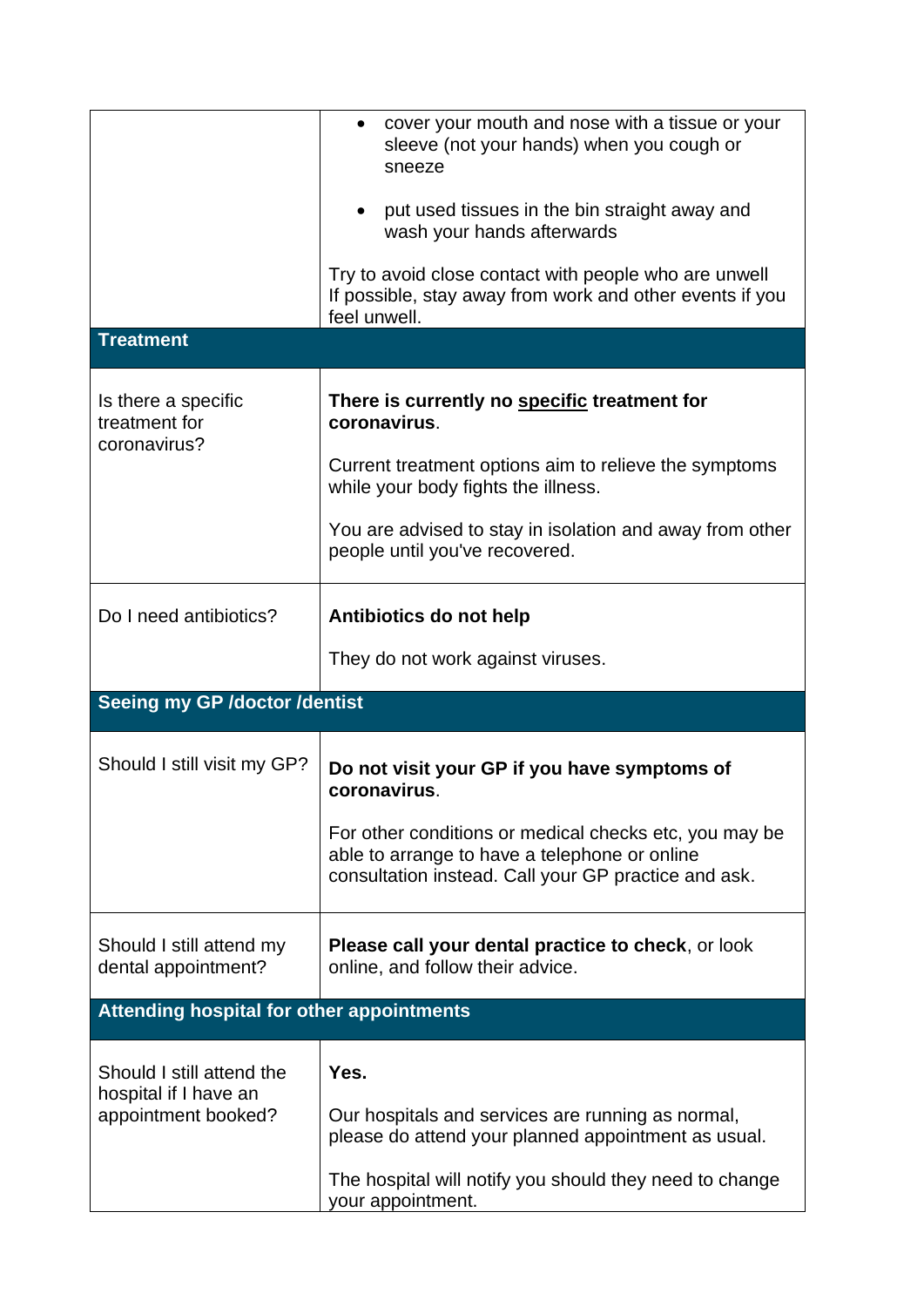| <b>Accident and Emergency department</b>                       |                                                                                                                                                                                                                                                                                             |                                                                                                                                                                                                                                                                   |  |  |
|----------------------------------------------------------------|---------------------------------------------------------------------------------------------------------------------------------------------------------------------------------------------------------------------------------------------------------------------------------------------|-------------------------------------------------------------------------------------------------------------------------------------------------------------------------------------------------------------------------------------------------------------------|--|--|
| Should I visit the Accident<br>and Emergency<br>department?    | Do not visit the Emergency department at the Royal<br>Sussex County Hospital if you have symptoms of<br>coronavirus.<br>Follow the advice above if you have symptoms.                                                                                                                       |                                                                                                                                                                                                                                                                   |  |  |
| NHS 111 has advised me<br>to attend A&E, where do I<br>go?     | The Royal Sussex County Hospital has a coronavirus<br>assessment pod in operation. This is based in the Trust<br>HQ building which is immediately up from the access<br>ramp to the main A&E building. Please follow the signs<br>that are in place<br>Please refer to the photos below     |                                                                                                                                                                                                                                                                   |  |  |
|                                                                |                                                                                                                                                                                                                                                                                             |                                                                                                                                                                                                                                                                   |  |  |
|                                                                | <b>NHS</b><br><b>AS</b><br>This way<br><b>NHS 111 CORONAVIRUS POD</b>                                                                                                                                                                                                                       | <b>CORONAVIRU</b><br>If you have been referred by<br>NHS 111 for Coronavirus testing -<br>Please follow these instructions:<br>Go to our Assessment Pod (marked on this map)<br>where you will be met by a member of staff<br>If in doubt please follow the signs |  |  |
| <b>Terms being used</b>                                        |                                                                                                                                                                                                                                                                                             |                                                                                                                                                                                                                                                                   |  |  |
| What is the difference<br>between coronavirus and<br>Covid-19? | Coronaviruses are a large family of viruses that can<br>cause illnesses ranging from the common cold to more<br>severe diseases such as SARS (Severe Acute<br><b>Respiratory Syndrome)</b><br>Covid-19 is a new strain of coronavirus that has not<br>been previously identified in humans. |                                                                                                                                                                                                                                                                   |  |  |
| What is self-isolation, and<br>how do I do it?                 | Self-isolation is about protecting others and slowing<br>down the spread of COVID-19. It is very important that<br>anyone who has the virus, or might have been exposed<br>to it, limits the number of people they come into contact                                                        |                                                                                                                                                                                                                                                                   |  |  |